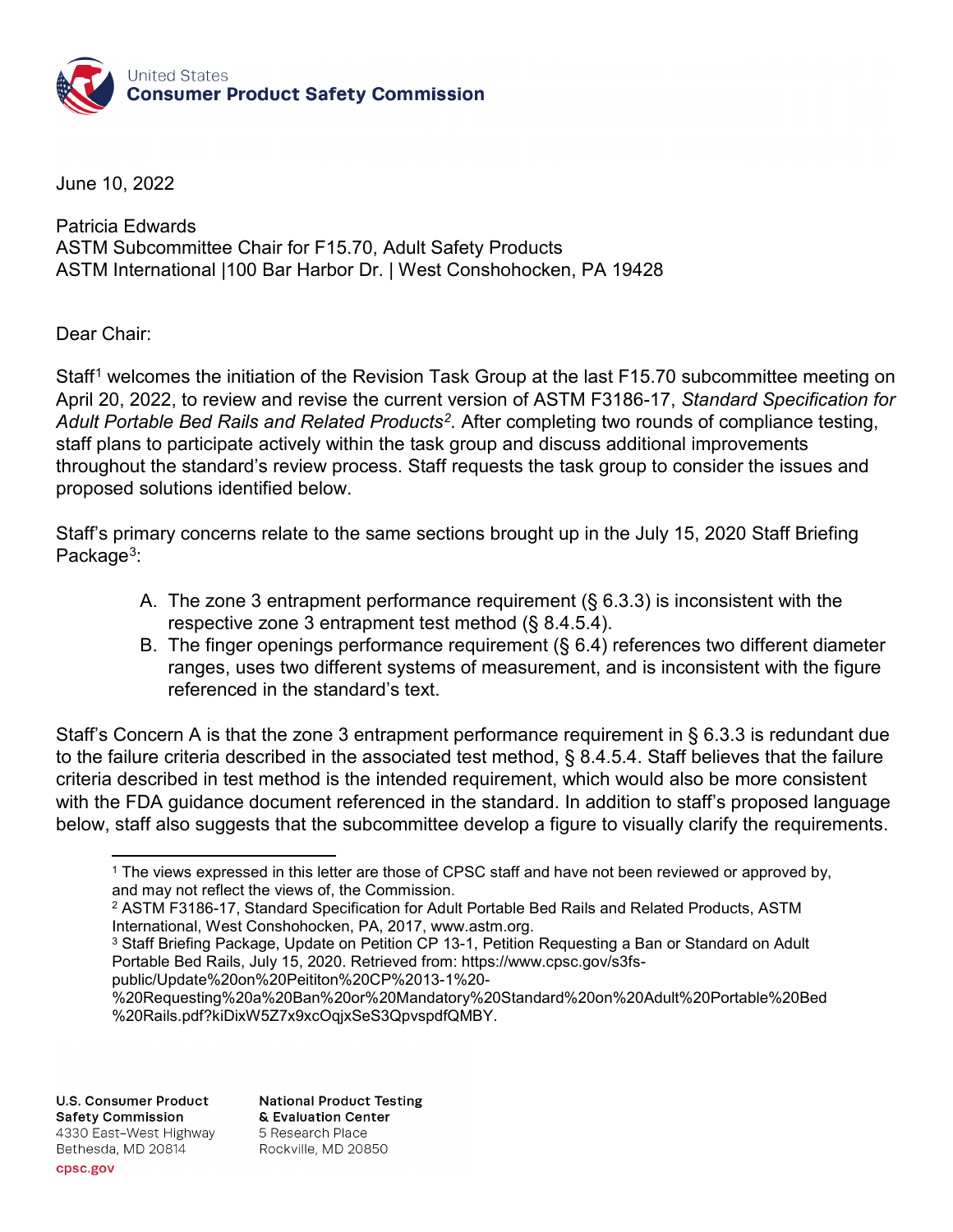

Proposed § 6.3.3: Zone 3 – When tested in accordance with § 8.4.5, the horizontal centerline on the face of the 4.75 in (120.65 mm) end of the test probe (see 7.2) shall be above the highest point of the uncompressed mattress.

Proposed § 8.4.5.4: Turn the cone until the centerline on the face of the 4.75 in (120.65 mm) end is horizontal and let the cone sink into the space by its own weight. (1) If the centerline on the face of the 4.75 in (120.65 mm) end of the cone is above the highest point of the uncompressed mattress, the space passes the test. (2) If the centerline on the face of the 4.75 in (120.65 mm) end of the cone is at or below the highest point of the uncompressed mattress, the space fails the test.

Staff's Concern B relates to inconsistent references for finger opening requirement. In § 6.4.1 the test requirement for finger openings refers to two different sets of diameters in two different unit systems. Staff believes that the test requirement must be clarified and propose language below that would harmonize the requirement with the format of other standards such as F833 (Carriages and Strollers), F2085 (children's Portable Bed Rails), and other durable children's products.

Proposed § 6.4.1: Holes or slots that extend entirely through a wall section of any rigid material less than 0.25 in (6.35 mm) thick and admit a 0.625 in (15.875 mm) diameter rod shall also admit a 1.0 in (25.4 mm) diameter rod. Holes or slots that are between 0.625 in (15.875 mm) and 1.0 in (25.4 mm) and have a wall thickness less than 0.25 in (6.35 mm) but are limited in depth to 0.375 in (9.525 mm) maximum by another rigid surface shall be permissible (see Fig. 2). The product shall be evaluated in all manufacturer's recommended use positions.

Staff's current proposed language for Concern B retains the 0.25 in wall thickness from the original requirement, but staff strongly recommends that the subcommittee consider increasing this value to 0.375 in in order to align the requirement with Figure 2 in the standard and with similar test requirements in several other established product safety standards.

Sincerely,

Vineed K. Dayal, P.E. *Project Manager, Adult Portable Bed Rails Office of Hazard Identification and Reduction Directorate for Laboratory Sciences*

**U.S. Consumer Product Safety Commission** 4330 East-West Highway Bethesda, MD 20814

**National Product Testing** & Evaluation Center 5 Research Place Rockville, MD 20850

cpsc.gov